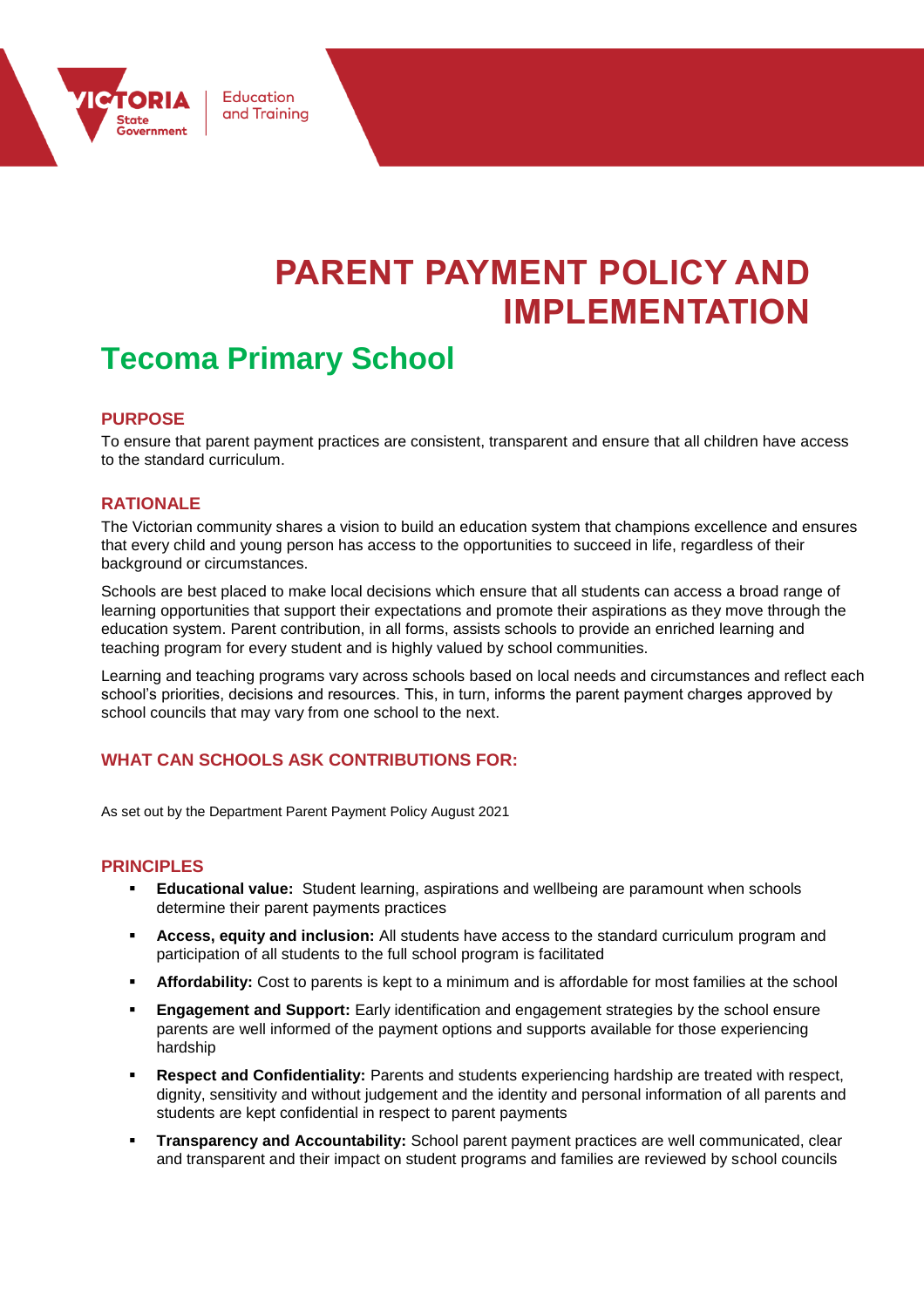

#### **COST AND SUPPORT TO PARENTS**

When school councils consider the proposed requests for parent payments the cost is kept to a minimum and is affordable to most parents at the school.

School principals must ensure that:

- **EXECT** items students consume or take possession of are accurately costed
- payment requests are broadly itemised within the appropriate category
- parents are advised that they have the option of purchasing equivalent Curriculum Supplies themselves, in consultation with the school
- information on payment options is available, accessible and easily understood to all parents so that they know what to expect and what supports they can access
- parents are provided with early notice of annual payment requests for school fees (i.e. a minimum of six weeks' notice prior to the end of the previous school year). This enables parents to save and budget accordingly.
- **•** parents are provided with reasonable notice of any other payment requests that arise during the school year- ensuring parents have a clear understanding of the full financial contribution being sought
- the status and details of any financial arrangements are kept confidential and only shared with relevant school personnel
- parents experiencing hardship are not pursued for outstanding school fees from one year to the next
- use of debt collectors to obtain outstanding school funds owed to the school from parents is not permitted
- there will be only one reminder notice to parents for voluntary financial contributions per year
- **Invoices/statements for unpaid essential or optional items accepted by parents are not generated more** than monthly or according to the parent payment arrangement with the school.

#### **SUPPORT FOR FAMILIES**

Families may experience financial difficulties and may be unable to meet the full or part payments requested. Principals and school councils exercise sensitivity to the differing financial circumstances of students and their families when considering parent payment fees. There are a range of support options available to support and assist parents. These can be accessed through **["Cost support for families."](http://www.education.vic.gov.au/Documents/school/principals/spag/management/PP_Costsupportforfamilies.docx)**

Consideration to hardship arrangements in respect to payment requests is provided to families experiencing long term hardship or short term crisis on a confidential, case by case basis. All schools have written hardship arrangements that include a proactive approach to providing support for parents experiencing financial difficulty.

All parents are provided the name and contact details of a nominated parent payment contact person at the school who they can discuss payment arrangements with.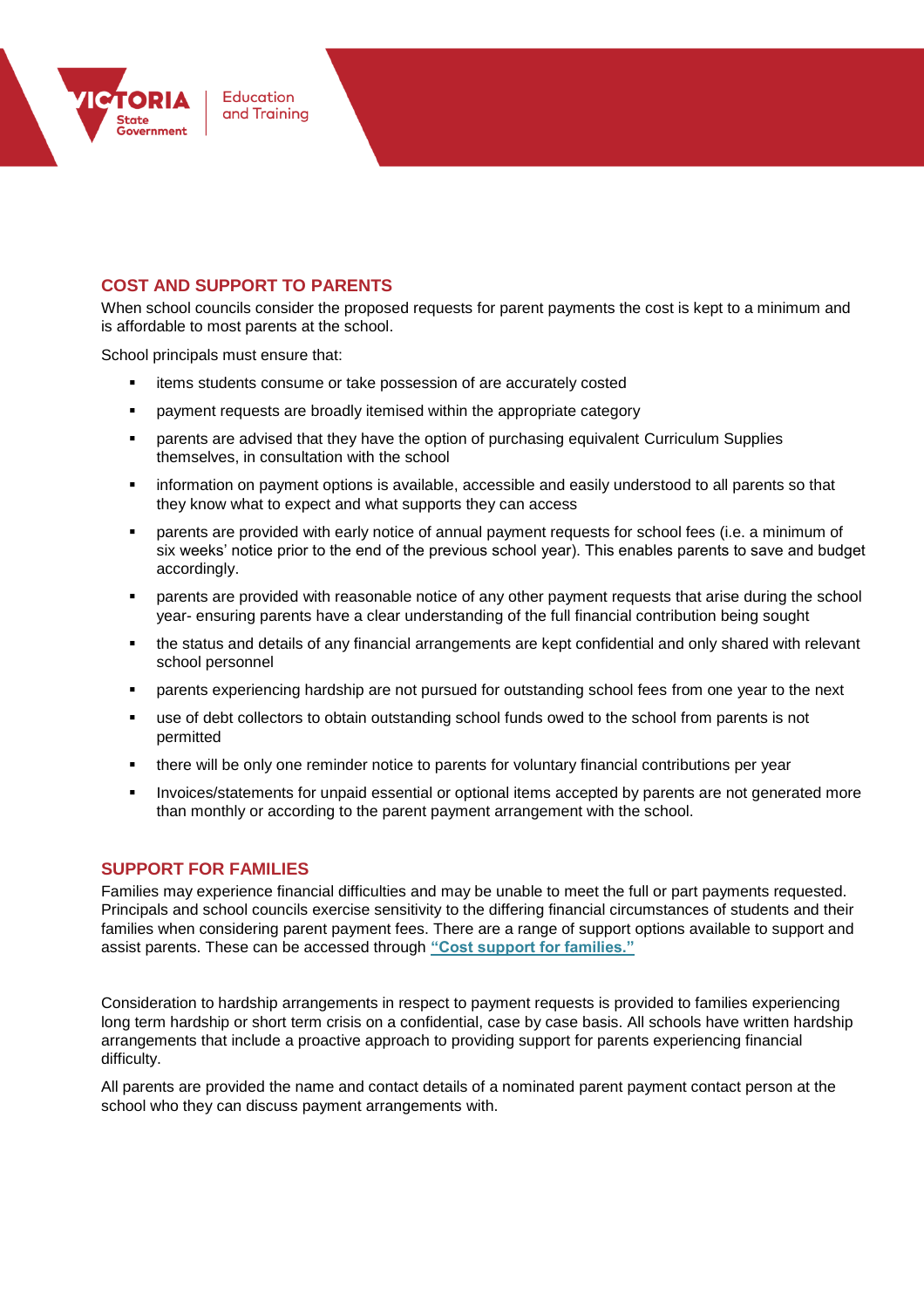

#### **ENGAGING WITH PARENTS**

In respect to each school's development of its parent payments, school councils will engage in effective communication with the school community and have strategies in place to ensure they are aware of and understand the needs and views of parents.

#### **REVIEW OF POLICY IMPLEMENTATION**

Schools will monitor the effectiveness and impact of the implementation of this policy at least annually as part of its ongoing improvement and report back to the school community.

The full Parent Payment Policy is available from the Department's **[School Policy and Advisory Guide.](http://www.education.vic.gov.au/school/principals/spag/management/pages/parentpayments.aspx)**

Answers to the most commonly asked questions about school costs for parents see: **[Frequently Asked Questions –](http://www.education.vic.gov.au/Documents/school/principals/spag/management/PP_FAQforparents.docx) For Parents**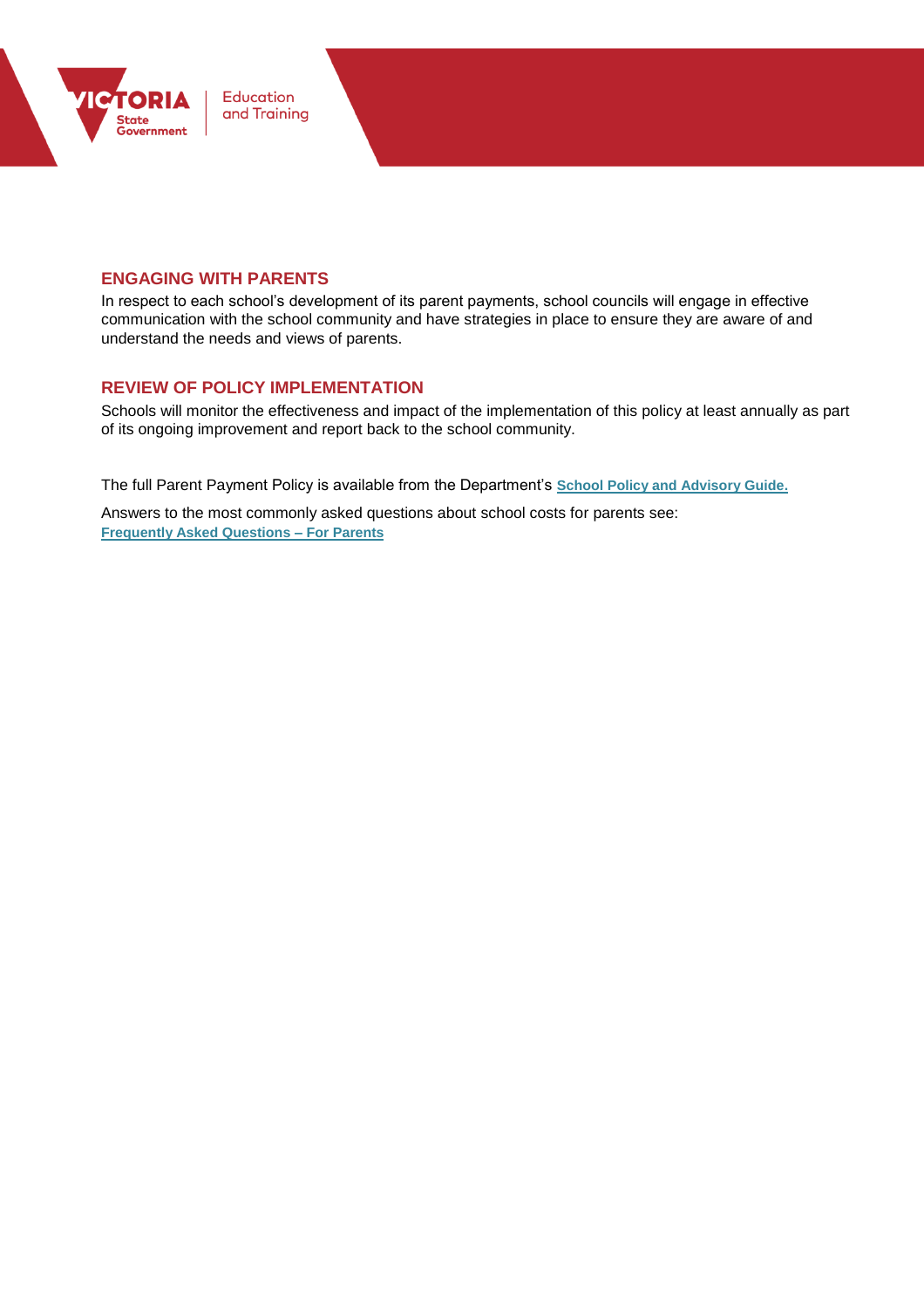# **PARENT PAYMENTS POLICY**

### **ONE PAGE OVERVIEW**

## **FREE INSTRUCTION**

- Schools provide students with free instruction and ensure students have free access to all items, activities and services that are used by the school to fulfil the standard curriculum requirements in Victorian Curriculum F-10, VCE and VCAL.
- Schools may invite parents to make a financial contribution to support the school.

## **PARENT PAYMENT REQUESTS**

Schools can request contributions from parents under three categories:

#### **Curriculum Contributions**

**Voluntary financial** contributions for curriculum items and activities which the school deems necessary for students to learn the Curriculum.

#### **Other Contributions**

**Voluntary financial** contributions for noncurriculum items and activities that relate to the school's functions and objectives.

#### **Extra-Curricular Items** and Activities

TORIA

and Trainina

Items and activities that enhance or broaden the schooling experience of students and are above and beyond what the school provides for free to deliver the Curriculum. These are provided on a user-pays basis.

Schools may also invite parents to supply or purchase educational items to use and own (e.g. textbooks, stationery, digital devices).

### **FINANCIAL HELP FOR FAMILIES**

- Schools put in place financial hardship arrangements to support families who cannot pay for items or activities so that their child doesn't miss out.
- Schools have a nominated parent payment contact person(s) that parents can have a confidential discussion with regarding financial hardship arrangements.



### **SCHOOL PROCESSES**

Schools must obtain school council approval for their parent payment arrangements and publish all requests and communications for each year level on their school website for transparency.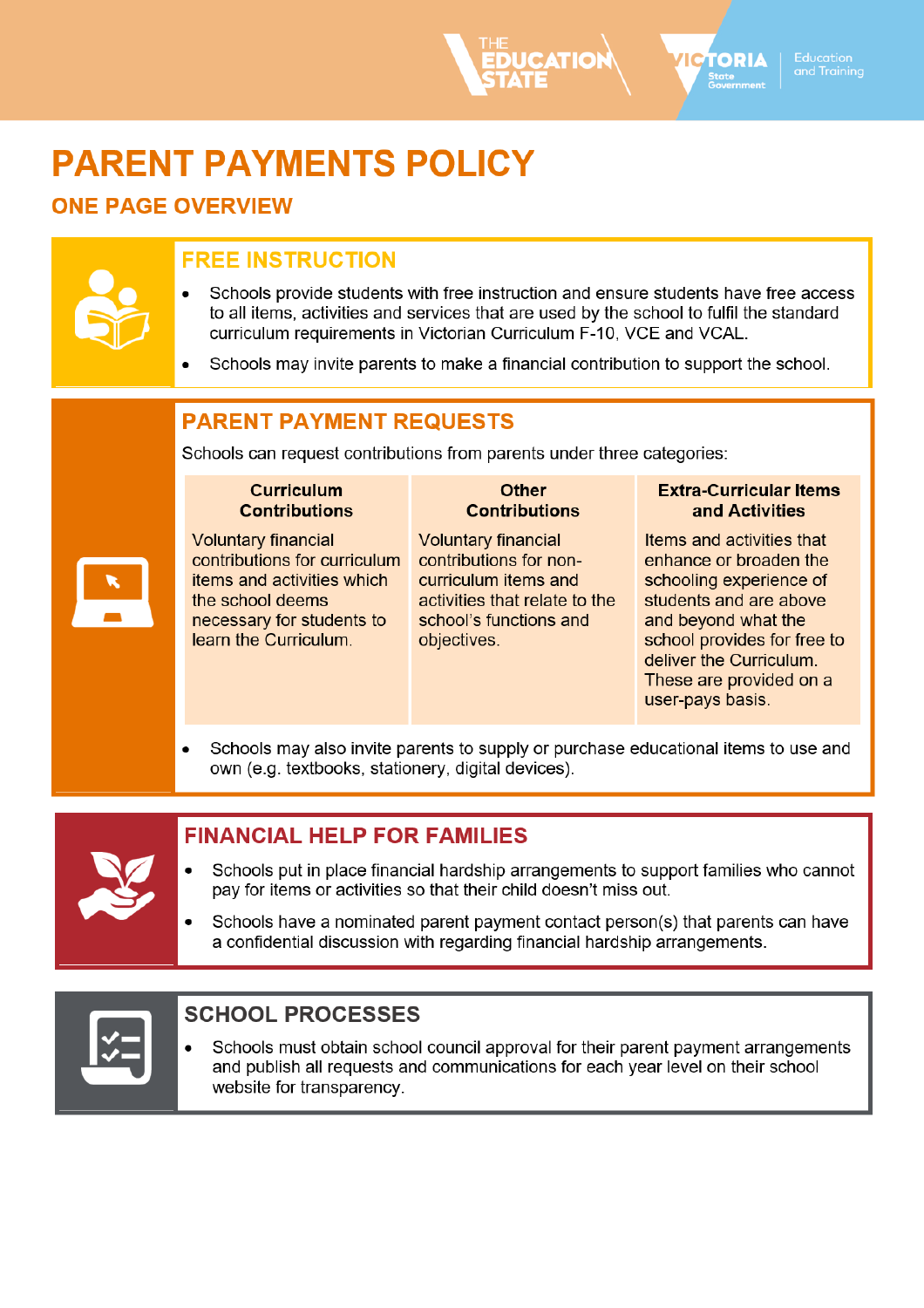

## **Tecoma Primary School Parent Payment Policy**

#### **PARENT PAYMENT REQUESTS**

#### **Curriculum Contributions**

These items will be broadly listed by each year level. The items have been selected by the teaching staff of each level to assist each student with their learning & development of the Standard Curriculum.

#### **Extra-Curricular Item and Activities**

These items are based on a 'user pays' basis. They will be listed at the start of each Term for each year level giving description and costs. In some cases, individual Programs i.e.: Swimming Program, will be sent out on an individual basis.

#### **Other Contributions**

School Council will meet each year and decide on the focus area where financial assistance will be required.

Once School Council has approved the Parent Payment Request, a detailed "Parent Payment Request" and accompanying documentation will be issued to families within the first 2 weeks of Term 4 to allow Parents/Guardians ample time to arrange their payment options.

Once all parents have fulfilled their options, students will be given their Essential Items on the first day of school at the start of the year.

#### **PAYMENT ARRANGEMENTS AND METHODS**

The school council acknowledges that the Parent Payment Requests contacts will be the Business Manager and the Office Manager.

Parents are given the following options for payments:

- 1. Cash or cheque
- 2. EFT/Credit Card at office
- 3. QKR Payment App/Compass App
- 4. Internet Banking
- 5. Payment Plans to suit each individual accordingly.

Payment arrangements will be made on an individual basis that will suit their financial situation.

If a parent payment plan is required, it will be done in writing and signed by the parent/guardian, Business Manager and Principal.

A copy of the payment plan will be given to the parent/guardian and a copy kept on file at the school.

Parents who take up a Payment plan with Tecoma Primary School, will ensure that they will be able to fulfill the requirements of the plan.

If at any stage the Parent/guardian cannot fulfill their payment plan, they must contact the Business Manager and/or the Principal to make other arrangements.